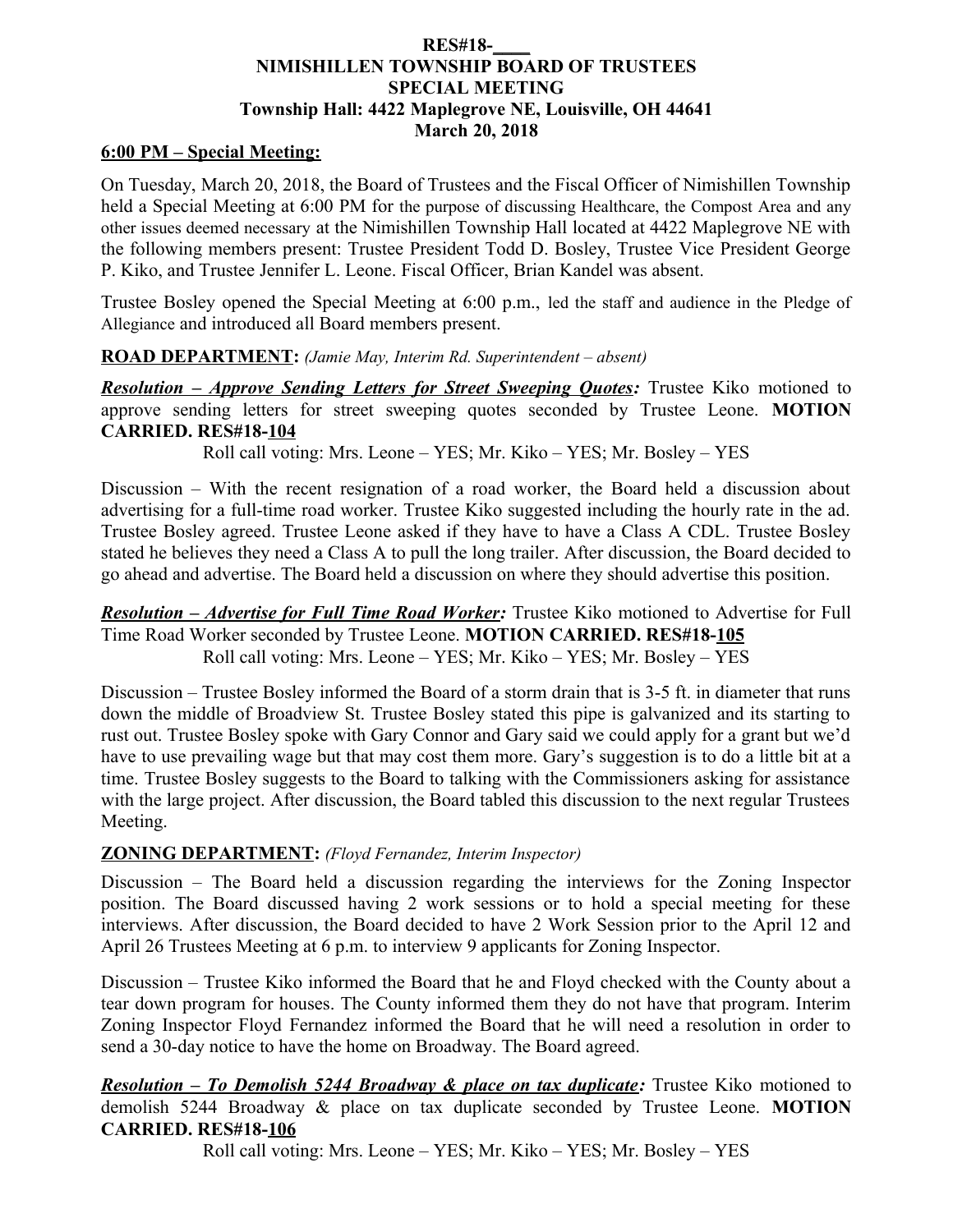*Trustees Minutes – 2018, March 20 Special Meeting (Cont.)*

**TRUSTEES:** *(George Kiko, Jennifer Leone, Todd Bosley)*

Discussion – The Board held a discussion regarding a new healthcare plan for Township employees.

Discussion – The Board held a discussion regarding entering into an agreement with the Solid Waste District for the Compost Area. The Board decided to enter into a recess to find the emailed agreement from the Solid Waste District.

*Resolution – Recess:* Trustee Kiko motioned to recess at 6:40 p.m. seconded by Trustee Leone. **MOTION CARRIED. RES#18-107**

Roll call voting: Mrs. Leone – YES; Mr. Kiko – YES; Mr. Bosley – YES

*Resolution – Bring Meeting Back:* Trustee Kiko motioned to return and bring meeting back at 6:50 p.m. seconded by Trustee Leone. **MOTION CARRIED. RES#18-108**

Roll call voting: Mrs. Leone – YES; Mr. Kiko – YES; Mr. Bosley – YES

Discussion – Upon returning from the recess, the Board discussed setting a day and time for the Compost to be open. After much discussion, the Board decided to sign the agreement for the Compost.

*Resolution – Sign Agreement for Yard Waste:* Trustee Kiko motioned to sign agreement for yard waste seconded by Trustee Leone. **MOTION CARRIED. RES#18-109** Roll call voting: Mrs. Leone – YES; Mr. Kiko – YES; Mr. Bosley – YES

Discussion – The Board held a discussion on when the Compost should open, what days of the week, and time it should be open. Trustee Bosley stated that the Compost will not open until the fence and gate are up. During the Board's discussion, the Board called Solid Waste District President David Held and Mr. Held was put on speaker phone. The Board discussed with Mr. Held the gate and fence for the Compost Area and what days Mr. Held suggested to have the Compost open. Discussion followed.

Discussion – Trustee Bosley stated that Trustee Kiko and Fiscal Officer Brian Kandel will not be in attendance at Thursday's Meeting and with having this Special Meeting suggested canceling the next Trustee Meeting on Thursday, March 22, 2018. The Board agreed.

*Resolution – Cancel Thursday March 22 Meeting:* Trustee Kiko motioned to cancel Thursday, March 22 Meeting seconded by Trustee Leone. **MOTION CARRIED. RES#18-110** Roll call voting: Mrs. Leone – YES; Mr. Kiko – YES; Mr. Bosley – YES

Discussion – Assistant Fiscal Officer Sandy Smith reminded the Board they needed to discuss the "Let's All Chip In" ad required by the Ohio EPA. The Board held another discussion regarding what days and the time the Compost should be open. After much discussion, the Board decided to do the same as Plain Township, to include in the ad required by the Ohio EPA the Compost will be open Wednesdays and Saturdays from 7 a.m. to 7 p.m.

*Resolution – Set Hours for Compost Wednesdays & Saturdays 7 am to 7 pm:* Trustee Kiko motioned to set hours for compost Wednesdays & Saturdays 7 am to 7 pm seconded by Trustee Leone. **MOTION CARRIED. RES#18-111**

Roll call voting: Mrs. Leone – YES; Mr. Kiko – YES; Mr. Bosley – YES